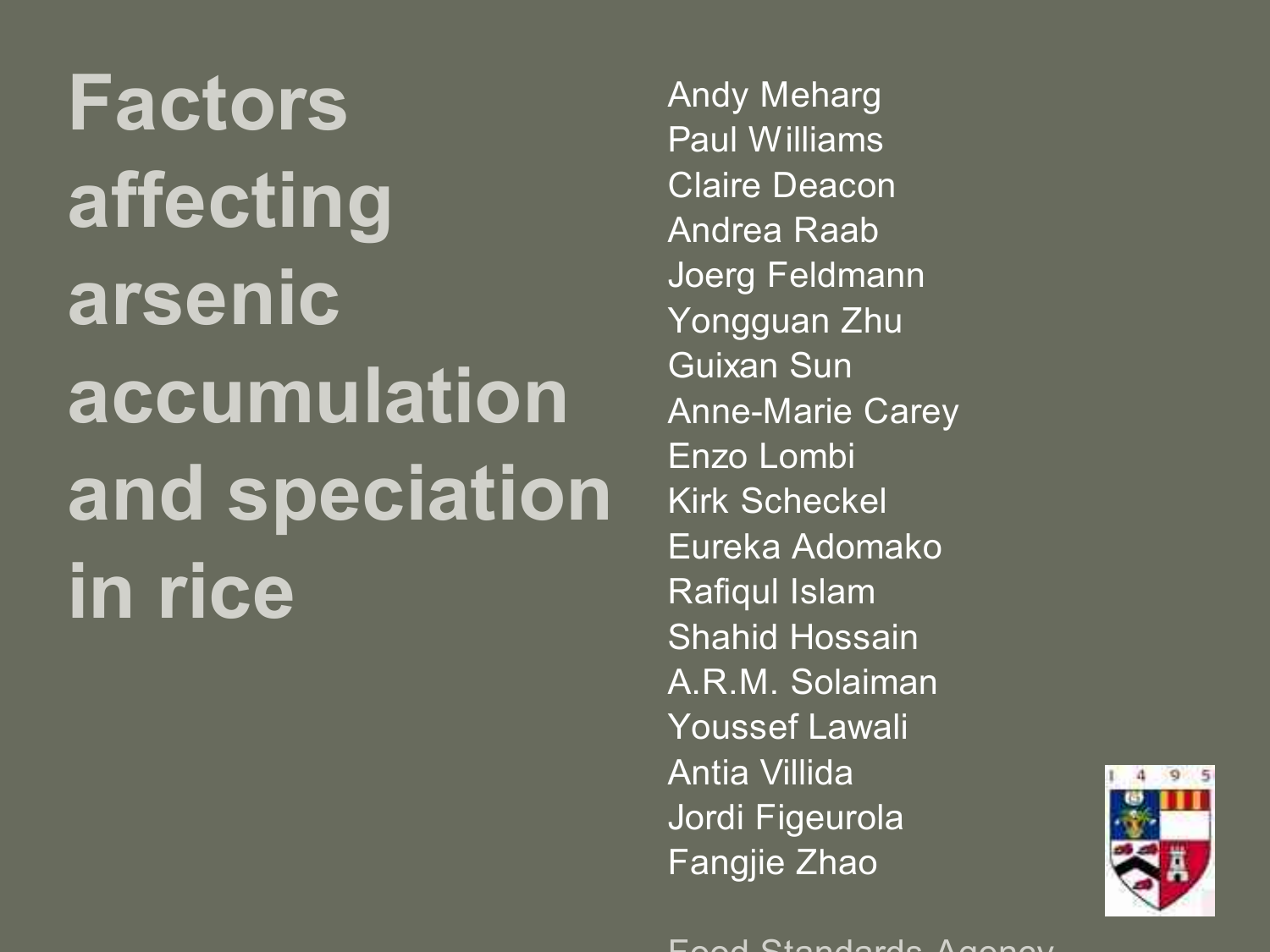**Bioavailability** Sources of As to rice Between & within field variation As location in grain Human bioavailability Rice consumption rates Cancer risks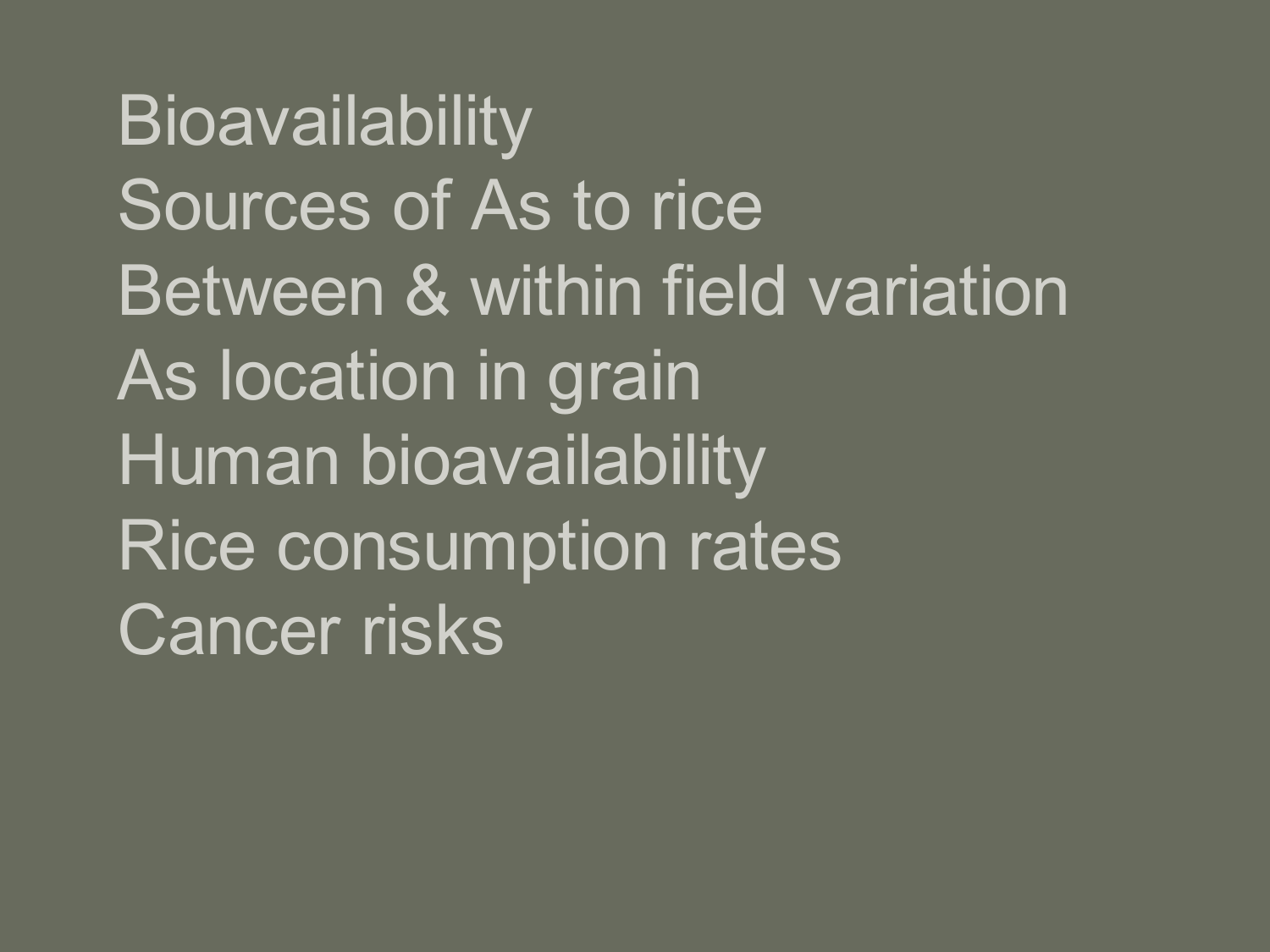#### **SOIL - SHOOT - GRAIN ARSENIC TRANSFER**

(*FIELD SURVEY*)





 $\Box$ 

 $\triangledown$ 

 $\Box$ 

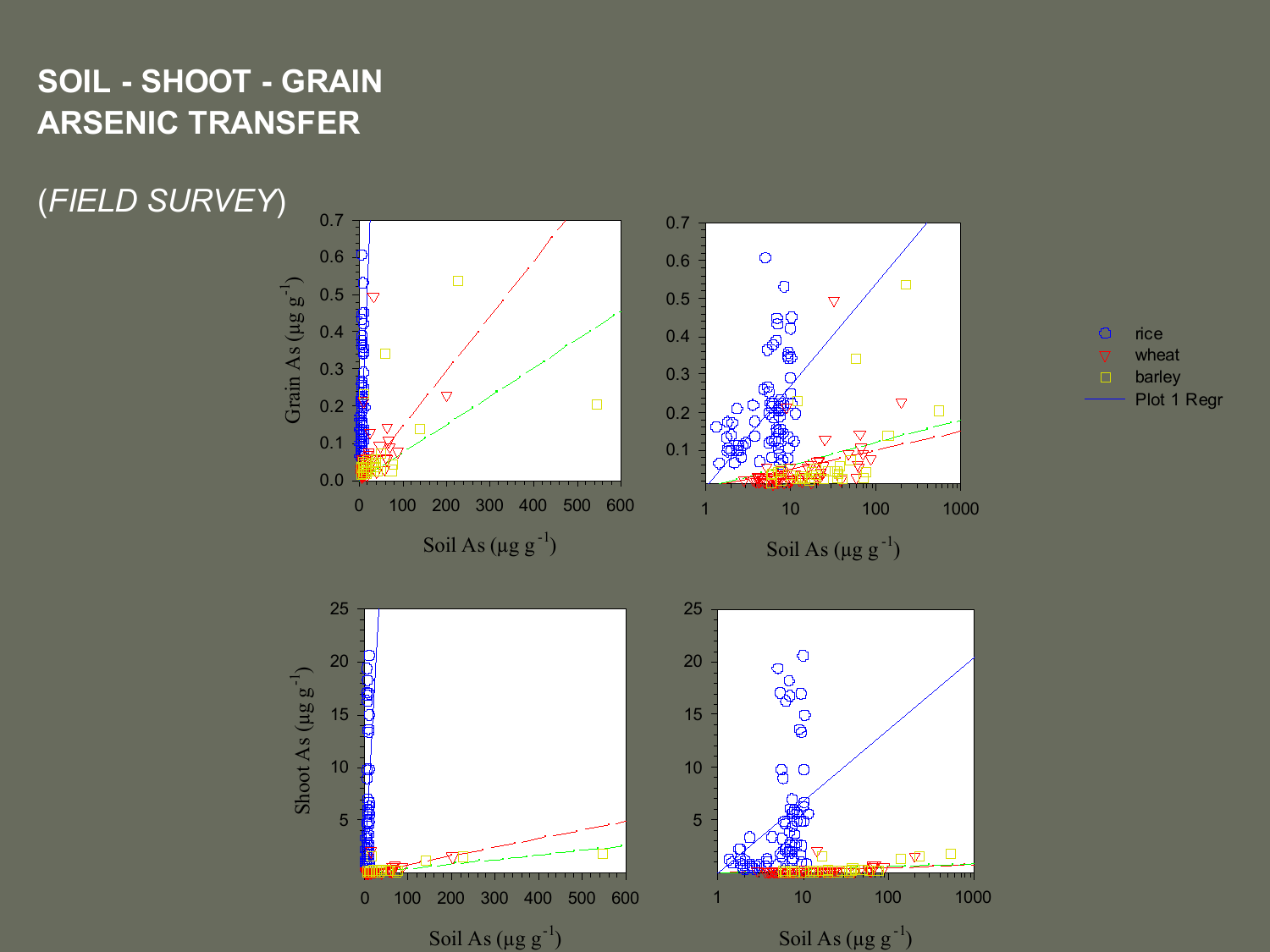# See talk by Paul Williams explaining why As levels get so high in rice grain



- 
- Gazipur Bangladesh  $\bigcirc$
- EU & US sites $\overline{\nabla}$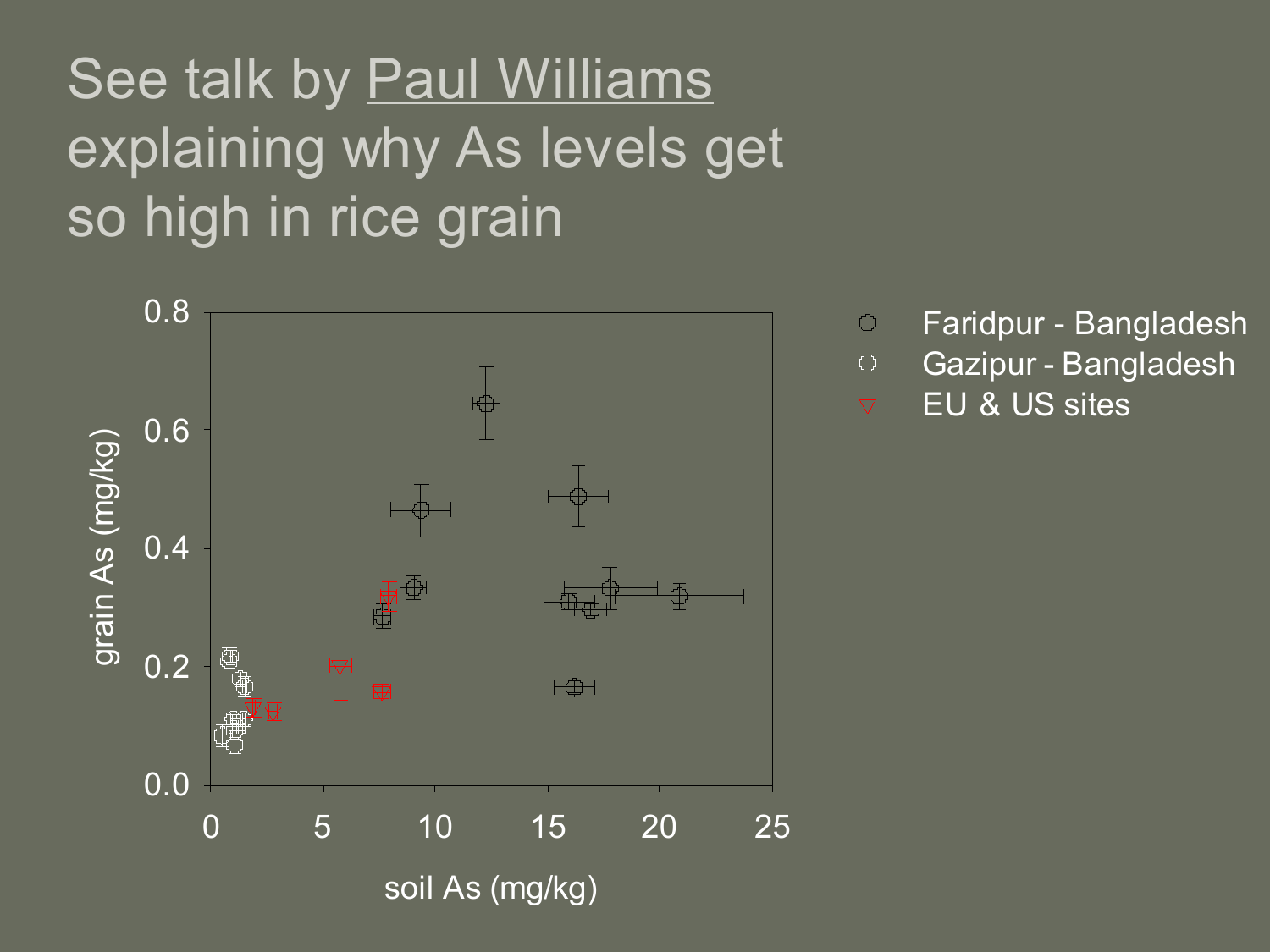#### **SHOOT – GRAIN ARSENIC EXPORT**

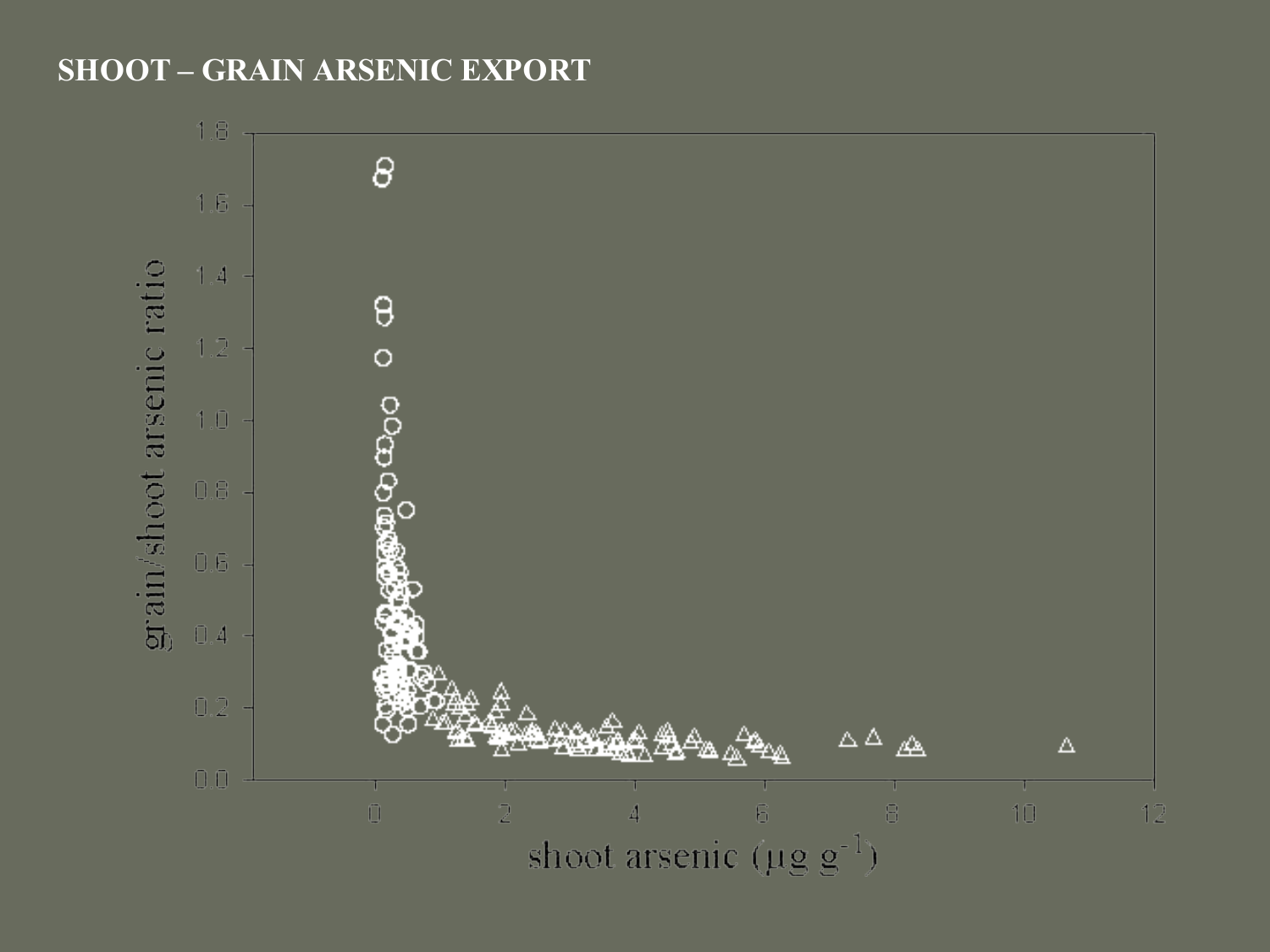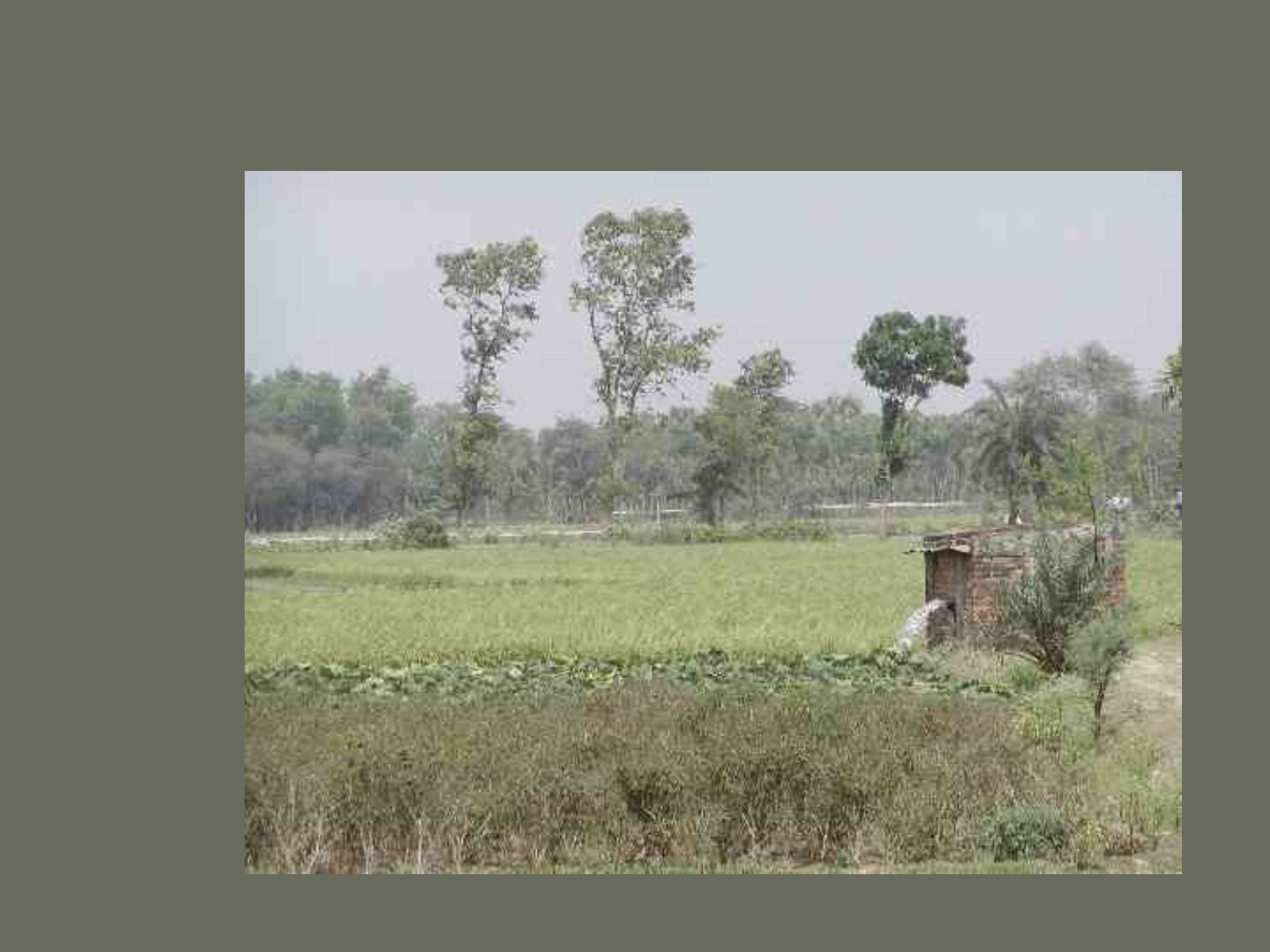### **PADDY FIELD SOIL SURVEY**

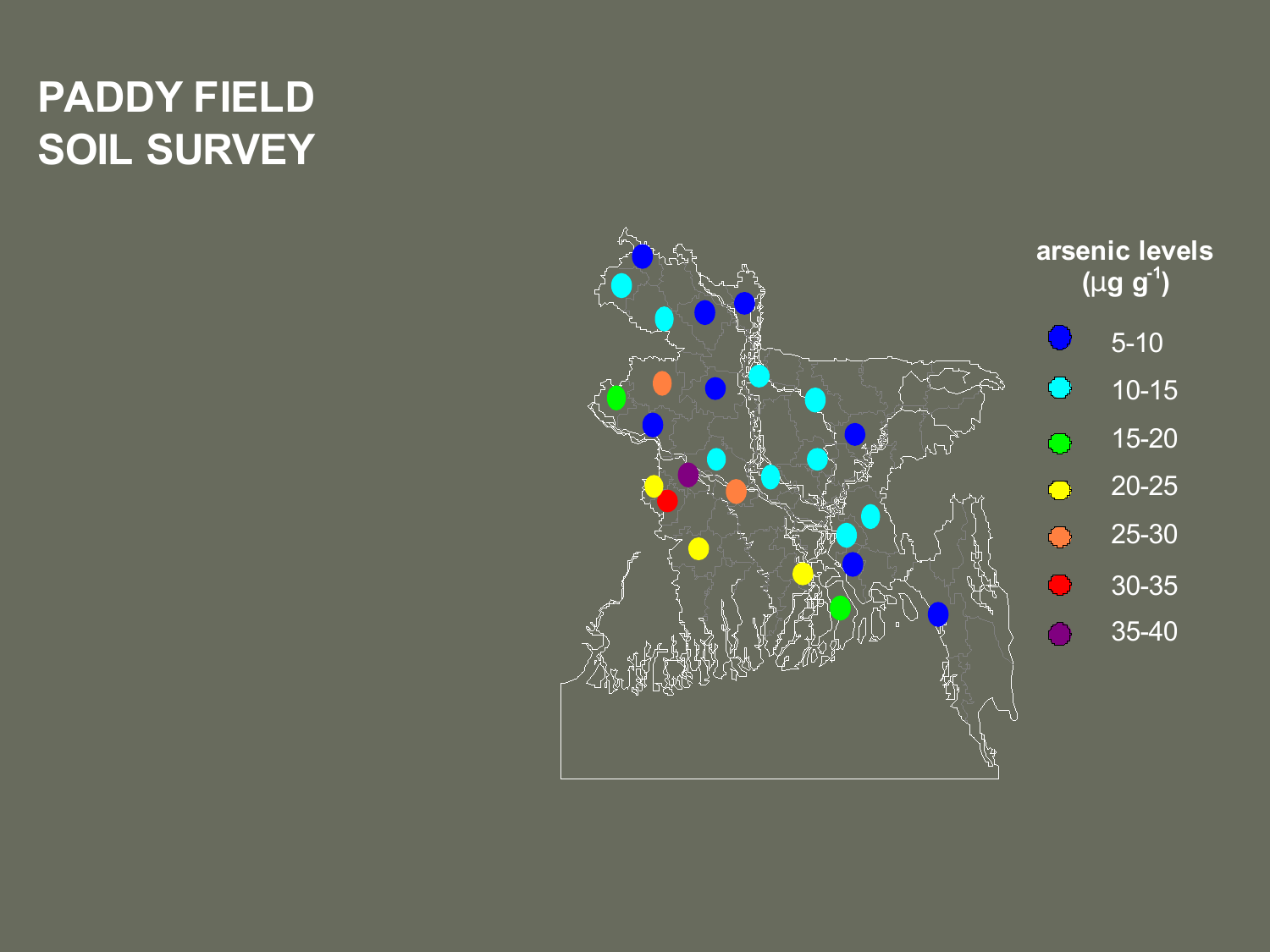## Arsenic levels in Bangladesh rice

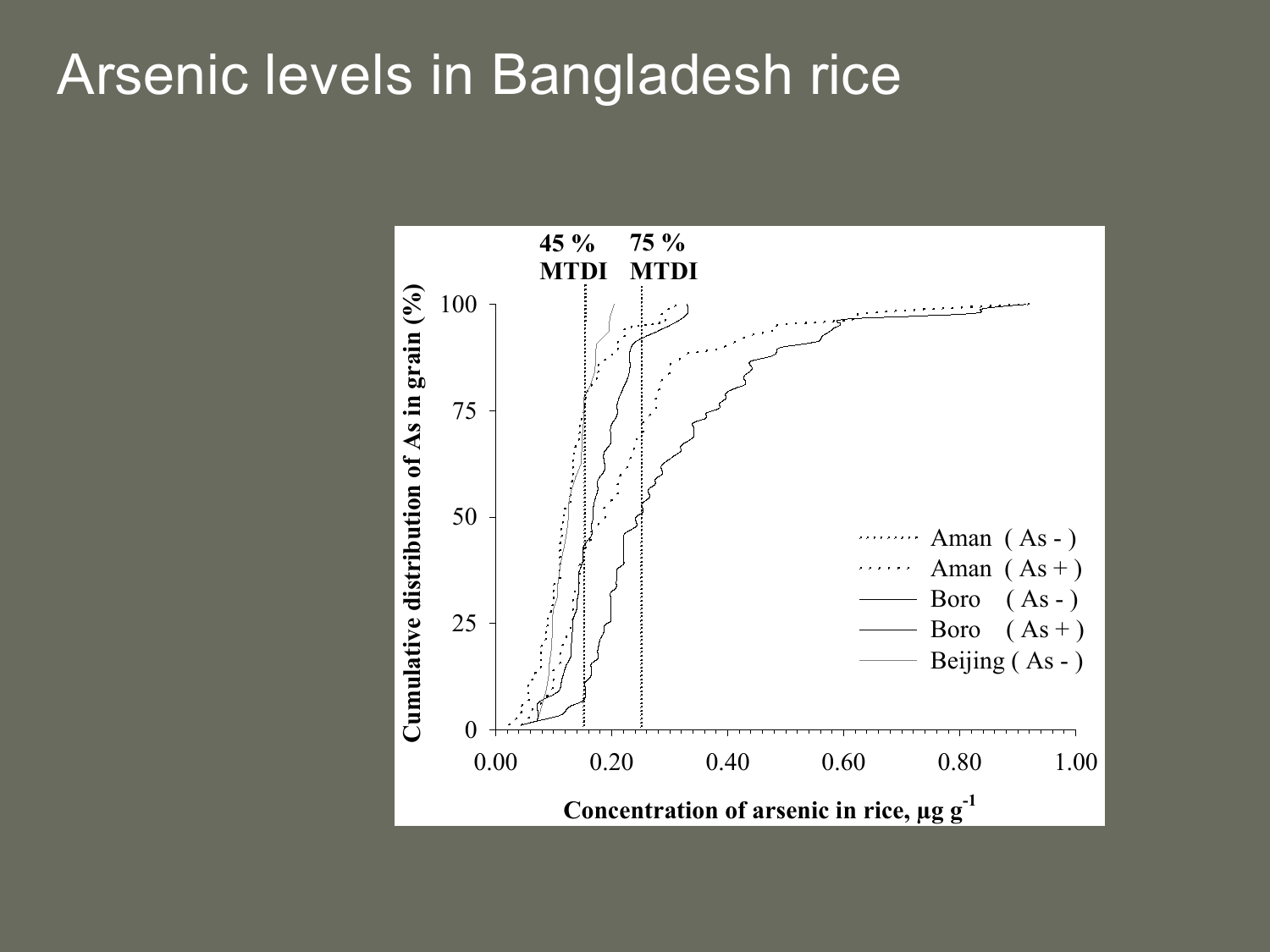#### **PADDY FIELD SOIL SURVEY**

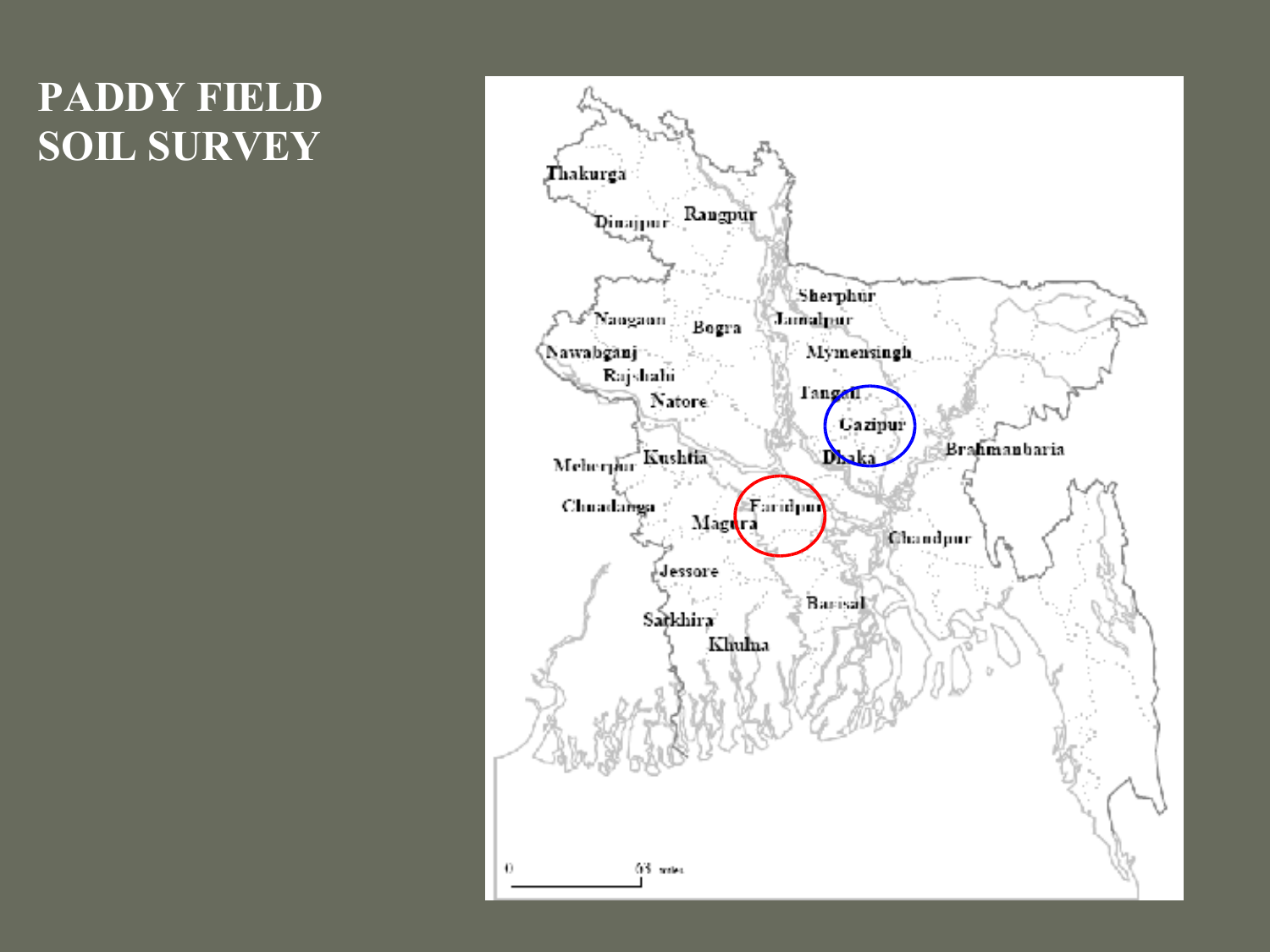## Cancer risks posed by rice in diet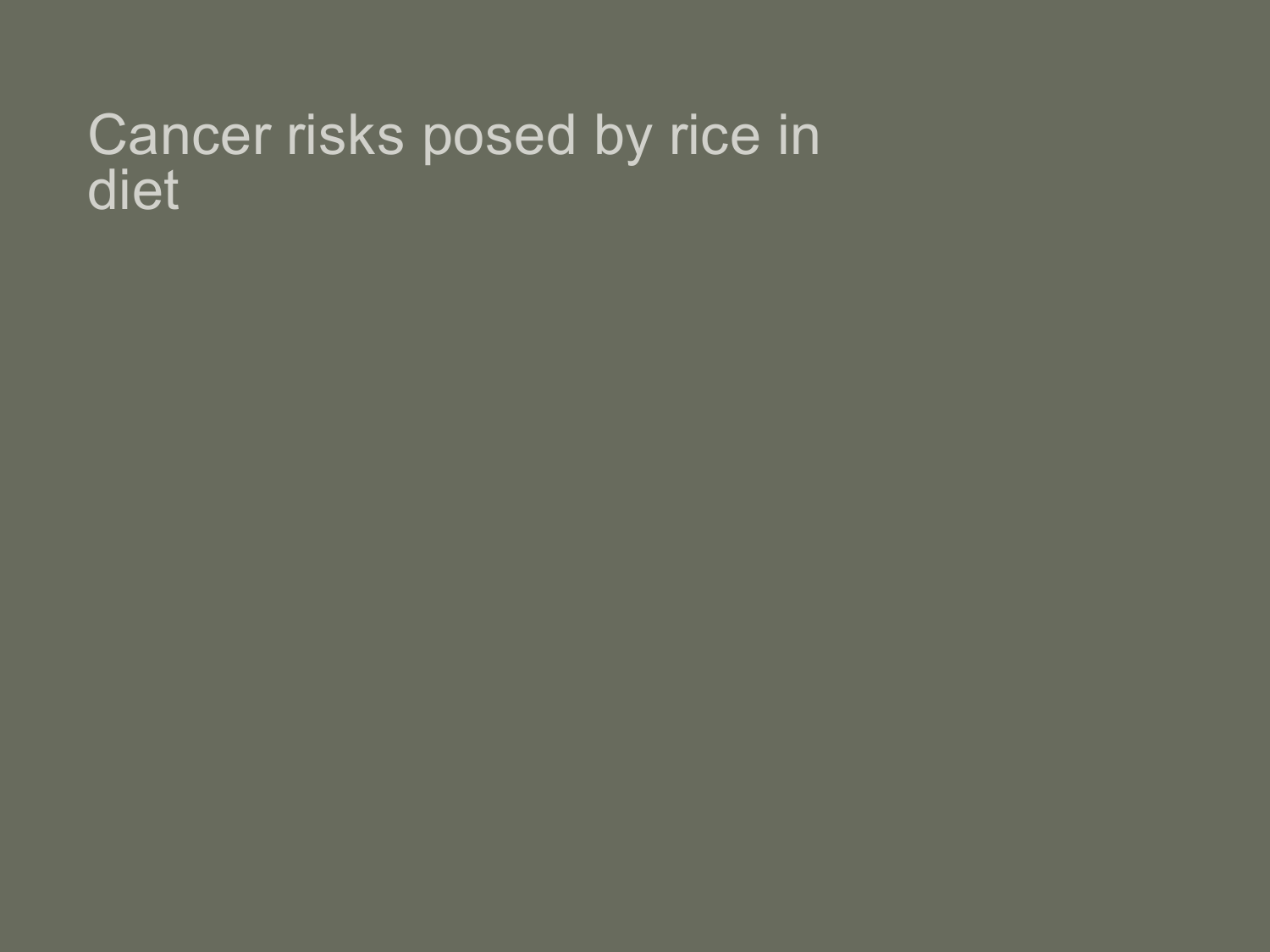# **EPA, NRC & WHO cancer slopes:**

**excess lifetime risk per 10,000 based on consumption of 1 L/d water** 200

Bladder cancer - female Bladder cancer - male Lung cancer - female Lung cancer - male EPA Skin cancer 1.5 excess EPA Internal cancer 3.67 excess WHO 1993 cancer slope



inorganic arsenic ingestion (mg/d)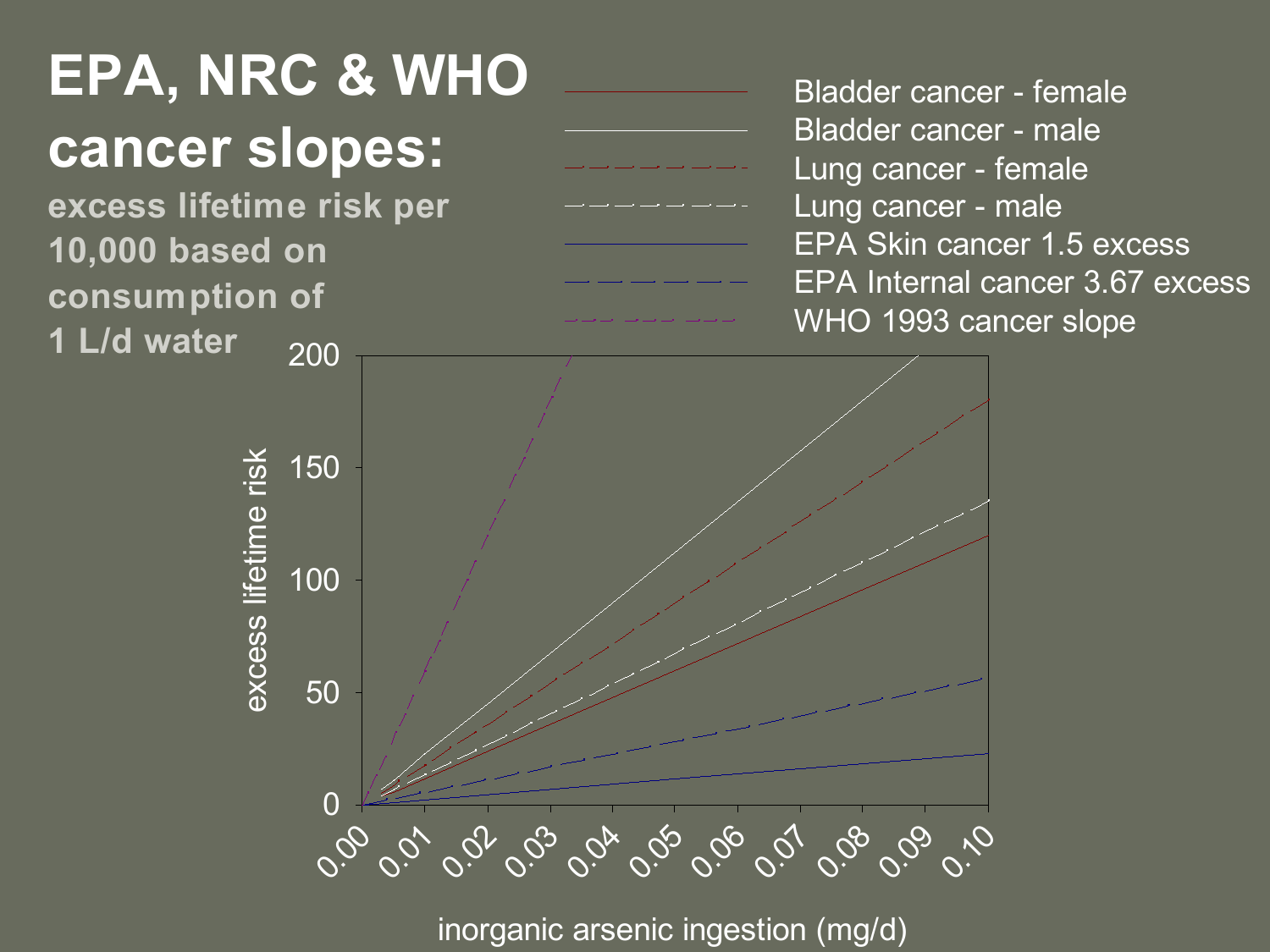### Cancer risks from inorganic arsenic in rice: US EPA target for any given source should not exceed a cancer risk of 1 in 10,000



sample no.